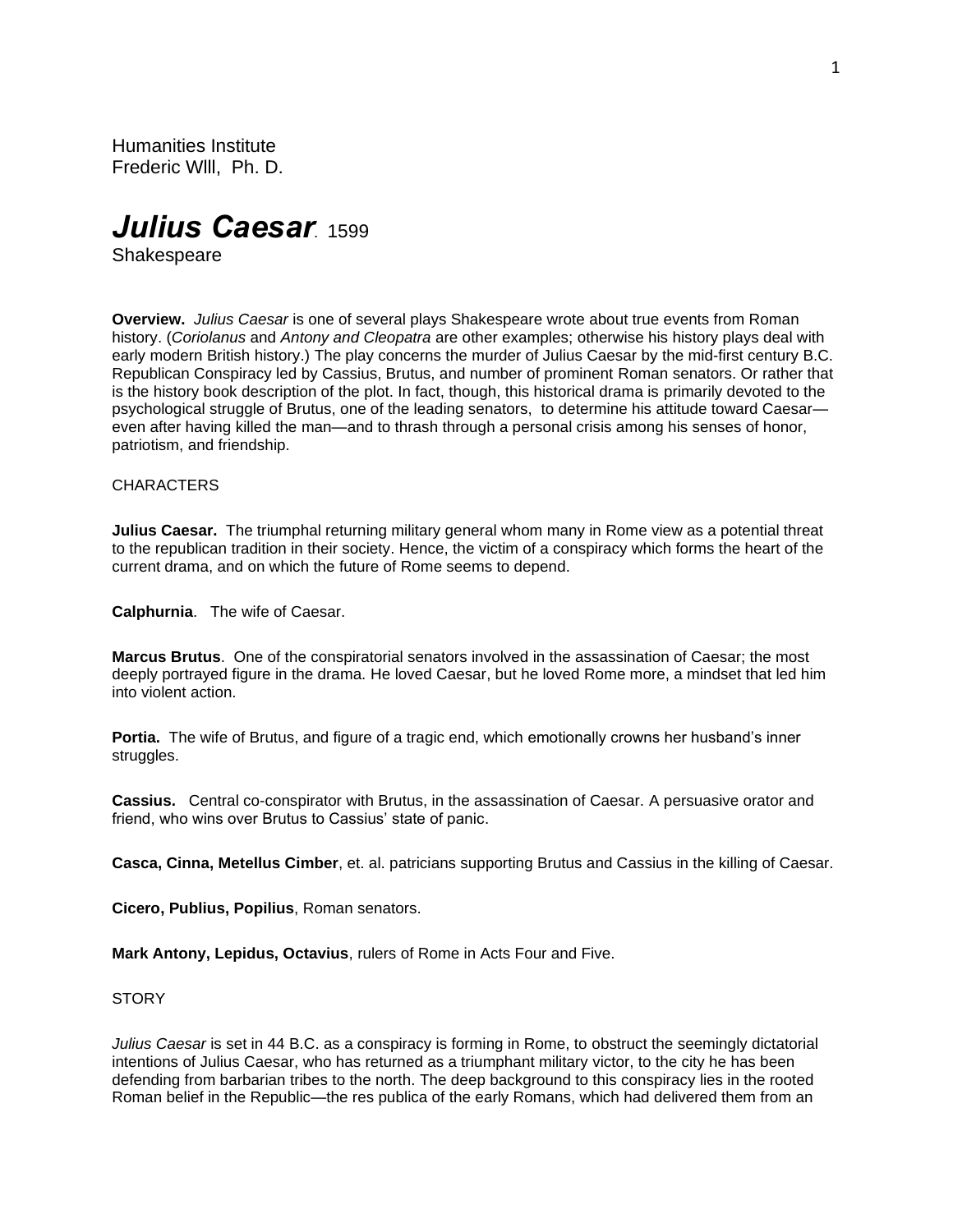archaic period of authoritarian kingship—and their fear of military domination. The play itself, ironically, deals with a bitter interventionist act, designed to preclude autocracy, which instead proves to be a prelude to the autocratic Imperialism of Augustus Caesar. It is also worth renoting that although the play is named for the threatening autocrat, Caesar himself, the action of the play is chiefly concerned with the conspiracy, and particularly with the inner conflicts, hopes and fears of the conspirators, and particularly of Brutus.

**Fickle**. As the play opens, two tribunes are noting the crowd reaction to the return of Caesar, from defeating in battle the two sons of his major rival, Pompey; the crowd is thrilled with Caesar's achievement, and the tribunes berate the men and women on the street, for their fickle abandonment of their former idol, Pompei. As it happens, the folks on the street *are* fickle, and find themselves swayed first to Caesar's side, then, when the conspirators, whose plans have taken bloody effect, on the side of the conspirators, to the conspirators themselves. Of course the plots of the conspirators—Cassius. Brutus, Casca—are invisible to the masses, but succeed temporarily in swaying public opinion toward demonization of the murdered leader.

**Funeral.** Some of the most intense scenes of the play collect around the funeral of Caesar, for it seems that his true friend, Mark Antony, who has avoided the conspiracy, has gotten permission to address the crowd concerning his slain friend. The conspirators themselves have gravely miscalculated the effect of this concession to Antony, whose friendship toward the slain leader, and hatred for the conspirators themselves, is to electrify the crowd, and to generate the flight of the conspirators and the military stand off which will consequently dominate the final two acts of the play.

**Brutus.** Brutus has four times the number of lines that Caesar has. What does this indicate? Shakespeare is especially interested in the mind of this sensitive and intelligent legislator. The implications of Brutus's position, as traditionally rooted Republican and conspirator, are wide, and Shakespeare digs deeply into the ironies adjacent to the story he is telling. Like Brutus, Shakespeare sees the menace inherent in Caesar's power play to occupy Rome, and can create a convincing case for resistance, even murder. At the same time, but not like Brutus, Shakespeare can see the dangers, of anarchy. violence, and in the long run an even greater new autocracy, ready to express itself—as in Roman fact it did—on the far side of anarchy. In other words Shakespeare is keenly aware that the conspiracy against Caesar was likely to create an equal and opposite backlash, a new tyranny.

**Conclusion.** The conclusion of the play plunges us into a sequence of out of control seeming events which derive from the flight from Rome of the conspirators, and the bitter personal quarrel that breaks out between Brutus and Cassius, the two principal leaders of the republican faction. Their sharply militant opponents--the very Mark Antony who turned the crowds against the conspirators in the first place, and Octavius the future Emperor of Rome—beat the anti-Caesar idealists—both Cassius and Brutus die on their swords—and the author makes no verbal bones about his admiration for Mark Antony, who arguably emerges as the ripest understanding of the play, though no one surpasses Brutus, for ambivalence, selfinterrogation, and complexity of perspective. The intensity with which the conspirators are caught, in a do or die situation involving their deepest political values, cannot fail to touch later historical game players ourselves?—as part of the channel by which the political ultimately grasps us all.

### **THEMES**

**Conspiracy** The key event in the play is the conspiracy, of a few prominent Roman senators, against the returning military hero, Julius Caesar. The conspirators, led by Cassius and Brutus, fear that Caesar will impose his absolute authority on Rome, and that there is need for immediate action, to arrest his movement. The decision to act secretly, and to murder the returned hero, is taken with great care; as was the Generals' plot to murder Hitler in 1944.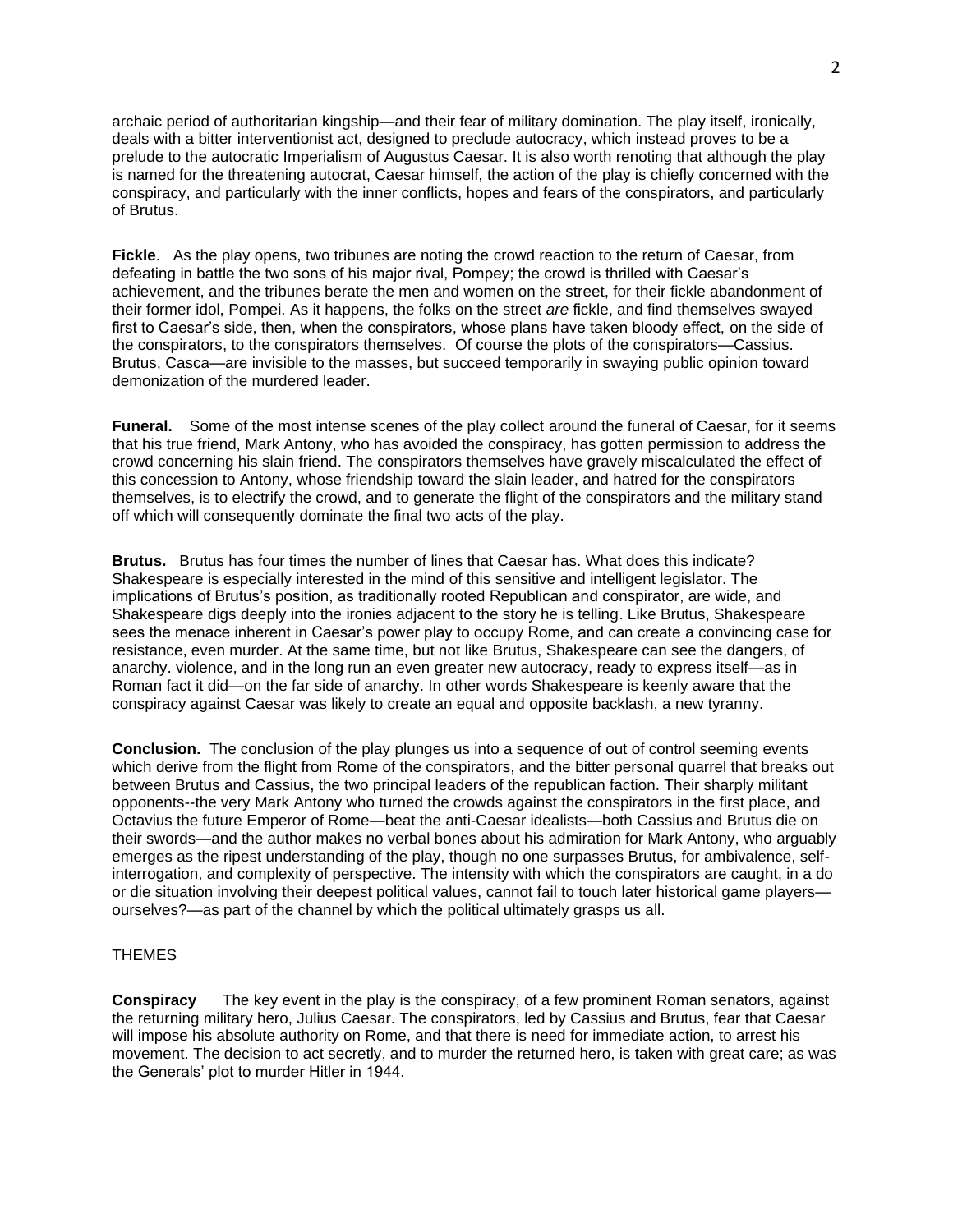**Authoritarianism** Julius Caesar was a powerful and effective general, whose relation to the growing polity of Rome was tense; did he wish to protect the city from barbarian forces, or did he long to take control of the city? The conspirators who acted against him believed Caesar bore the earmarks of a dictator, and wanted to take no chances on his ultimate exercise of power.

**Republicanism.** Every Roman was aware of the early peripeties of his own history. A period of two hundred years was given to over to the monarchy which crowned the premodern development of Rome. Then, throughout the first four centuries of Christian Rome, a gradual development toward republican government enforced itself. With this movement, fear and hatred of autocracy rooted themselves deeply in the Roman consciousness.

**Power** By the time Caesar returned to Rome in 44 B.C., he was feared as a major source of power, popular with his men and much of the populace, as we see in *Julius Caesar*, where the tribunes are vainly attempting to remind people of their loyalties to Caesar's foe, Pompey. There was mystique around Caesar which, added to his ownership over a private army, made him a redoubtable figure.

**Irony** Irony runs deep through this play. A logical conundrum is central. In order to stop the rise of tyranny, which many in Rome feared, it was necessary—or so it seemed—to break the aggressive drive of Caesar, who was thought to have imperial ambitions. But to stop him it was necessary to counter him with equal power, which—in the form of Octavius and his army—proves in the end to be the case.

# CHARACTER ANALYSIS

## **BRUTUS**

**Character** Brutus, who gets four times the number of lines given to Caesar, proves in the end to be the 'main character,' the person who accumulates in himself the widest understanding of the dangers posed by Caesar, and the implications of murdering this powerful figure. As the implications of this situation accumulate, throughout the first two acts of the play, we see Brutus—like Hamlet or Macbeth, who gradually realize where their thoughts are leading them—discovering inside himself the commitment of a regicide, certain at last that it is do or die.

**Parallels** There can be many motives for the killing of an errant or threatening power figure, male or female. Fear of an absolute dictator is one. That obscure fear arguably drives Brutus and Cassius—as does jealousy to maintain their own power. Ancient Greek myth deepens the instinct. Orestes is driven to kill his own mother, the queen, because she has betrayed his father. Oedipus 'accidentally' murders his own father, the ruler of Thebes. (This famed regicide became a model for the male drive to free itself from the superego burden of the father.) The historical reality of regicide, in modern times, has drawn attention in the west from the execution of Charles I in 1649 to the Von Stauffenberg generals' plot against Hitler, in 1944. Because action against high authority usually bring dramatic consequences, conspiratorial plots are often danger laden parts of the procedure of freeing oneself from a super heavy authoritarian burden.

## **Illustrative moments**

**Moody.** In the second scene of the play, Cassius questions Brutus about his appearance of moodiness and distance.

'I turn the trouble of my countenance Merely upon myself,'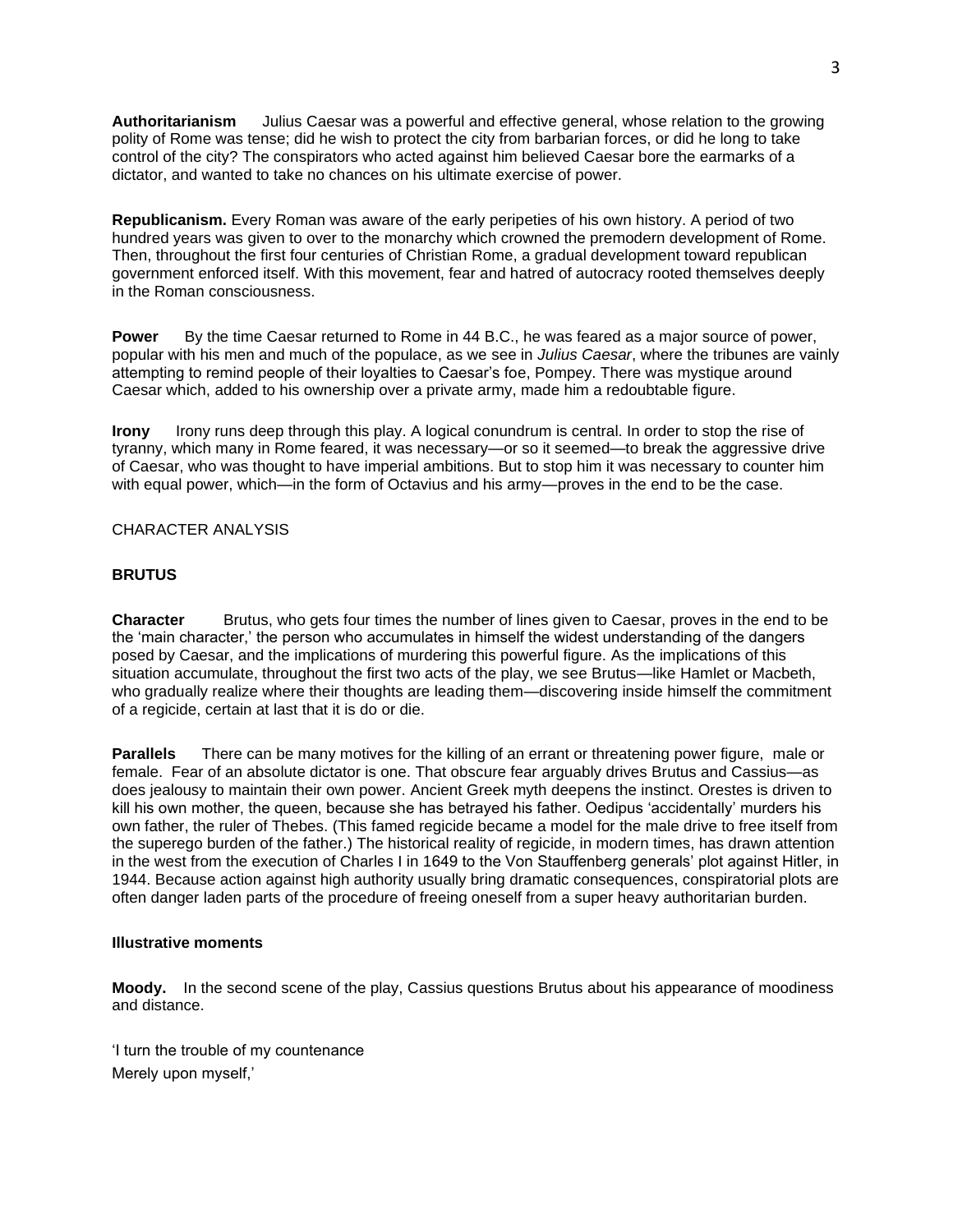replies Brutus, explaining that he does not want to be bothered; but in fact, he implies, he would not mind being drawn out.

**Ambivalence**. Having been brought out by Cassius, Brutus confesses that he has serious doubts about Caesar's motives. I would not want Caesar to be king, he says, 'yet I love him well.' With this qualification begins Brutus's effort to intimate his desperate fear of the threat of Caesar.

**Revelation**. By stages, in his earlier conversations with Cassius, Brutus intimates that he is on Cassius' side, nearly ready to act. But he is still being careful.

'Brutus had rather be a villager Than to repute himself a son of Rome, Under these hard conditions at this time.'

**Turmoil**. Having come in his mind to agree with Cassius' conspiratorial thinking, Brutus begins to suffer seriously from anxiety.

'Since Cassius first did whet me against Caesar, I have not slept. Between the acting of a dreadful thing And the first motion, all the interim is Like a phantasma or a hideous dream.'

**Soulful.** Urged by Cassius, and the other conspirators, who have come for a final conference with Brutus, to swear an oath, Brutus objects:

'No, not an oath. If not the face of men, The sufferance of our souls, the time's abuse— If these be motives weak, break off betimes….'

### **Discussion questions**

Hamlet, Macbeth, Lear, Othello: all these characters suffer in the mind. Hamlet and Macbeth suffer through a drawn out process, in the course of which their anxieties, doubts, and insecurities become too great for them, and death comes as a relief. Lear wanders into regions of dysfunctional outrage, where he obtains the temporary respite of insanity, while Othello is like lightning-blasted by the insinuations about his wife's infidelity, and can imagine no other recourse than to remove her from the equation. What kind of suffering does Brutus discover in his mind, when he has made the decision to join the conspiracy and to act? Does he want to relieve his mind from some intolerable burden?

What seems to be Shakespeare's own view of the historical irony that is central to this play? He helps us to see the victory of the forces of Antony and Octavius, and to glimpse an imperial Rome which will have been the fear of the conspirators against Caesar. Does he view that outcome as counter to expectation, or as precisely the opposite of expectation? Does Shakespeare conclude with respect for the original actions of the conspirators against Caesar?

Shakespeare's works are often divided among comedies, histories and tragedies. Would you consider the present play 'historical,' or is it about 'tragic issues'? Are there any comic episodes in the present